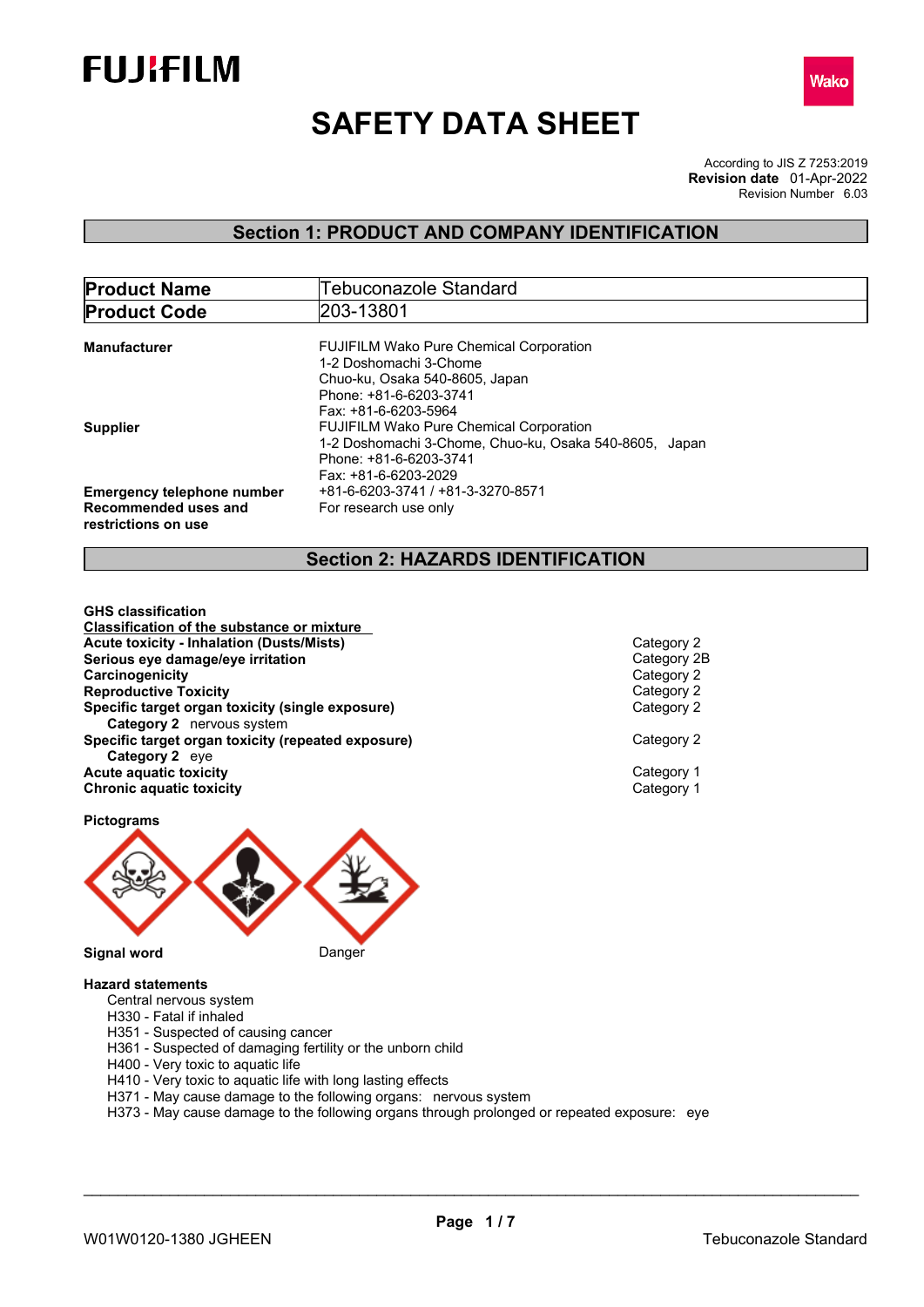#### **Precautionary statements-(Prevention)**

• Obtain special instructions before use

- Do not handle until all safety precautions have been read and understood
- Use personal protective equipment as required
- Wash face, hands and any exposed skin thoroughly after handling
- Do not breathe dust/fume/gas/mist/vapors/spray
- Do not eat, drink or smoke when using this product

### • Avoid release to the environment

### **Precautionary statements-(Response)**

• IF exposed or concerned: Get medical advice/attention

- IF IN EYES: Rinse cautiously with water for several minutes. Remove contact lenses, if present and easy to do. Continue rinsing
- If eye irritation persists: Get medical advice/attention
- Collect spillage

#### **Precautionary statements-(Storage)**

• Store locked up

#### **Precautionary statements-(Disposal)**

• Dispose of contents/container to an approved waste disposal plant

#### **Others**

**Other hazards** Not available

### **Section 3: COMPOSITION/INFORMATION ON INGREDIENTS**

**Single Substance or Mixture** Substance

#### **Formula** C16H22ClN3O

| <b>Chemical Name</b>                       | Weight-%                                                                 | Molecular weight | <b>ENCS</b>                                        | <b>ISHL</b><br>No. | <b>CAS RN</b> |
|--------------------------------------------|--------------------------------------------------------------------------|------------------|----------------------------------------------------|--------------------|---------------|
| l ebuconazole                              | 98.0                                                                     | 307.82           | 0.6220<br>$\left(\mathbf{r}\right)$<br>י כ<br>OZZ. | 8-(3)-803          | 107534-96-3   |
| <b>Note</b><br><b>ISHL</b><br>์ No<br>. on | , the<br>d chemical substances.<br>↑ means announced <b>、</b><br>: table |                  |                                                    |                    |               |

**Impurities and/or Additives:** Not applicable

### **Section 4: FIRST AID MEASURES**

#### **Inhalation**

Remove to fresh air. If symptoms persist, call a physician.

#### **Skin contact**

Wash off immediately with soap and plenty of water. If symptoms persist, calla physician.

#### **Eye contact**

IF IN EYES: Rinse cautiously with water for several minutes. Remove contact lenses, if present and easy to do. Continue rinsing. Immediate medical attention is required.

#### **Ingestion**

Rinse mouth. Never give anything by mouth to an unconscious person. Call a physician or poison control center immediately. Do not induce vomiting without medical advice.

#### **Protection of first-aiders**

Use personal protective equipment as required.

### **Section 5: FIRE FIGHTING MEASURES**

### **Suitable extinguishing media**

Water spray (fog), Carbon dioxide (CO2), Foam, Extinguishing powder, Sand

### **Unsuitable extinguishing media**

#### No information available

#### **Specific hazards arising from the chemical product**

Thermal decomposition can lead to release of irritating and toxic gases and vapors.

#### **Special extinguishing method**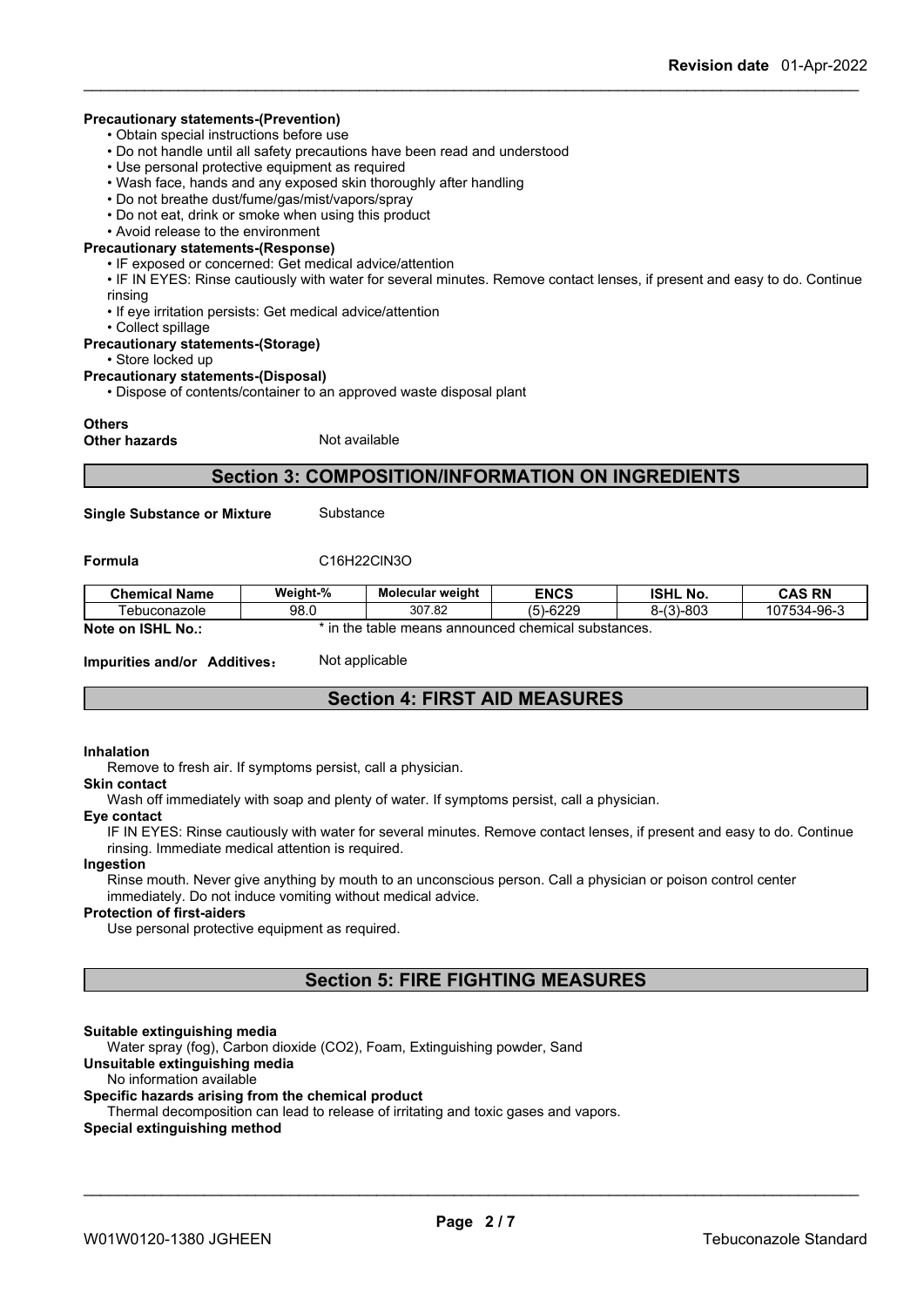### No information available

### **Special protective actions for**

### **fire-fighters**

Use personal protective equipment as required.Firefighters should wear self-contained breathing apparatus and full firefighting turnout gear.

### **Section 6: ACCIDENTAL RELEASE MEASURES**

#### **Personal precautions, protective equipment and emergency procedures**

For indoor, provide adequate ventilation process until the end of working. Deny unnecessary entry other than the people involved by, for example, using a rope. While working, wear appropriate protective equipments to avoid adhering it on skin, or inhaling the gas. Work from windward, and retract the people downwind.

#### **Environmental precautions**

To be careful not discharged to the environment without being properly handled waste water contaminated.

**Methods and materials for contaminent and methods and materials for cleaning up**

Sweep up and gather scattered particles, and collect it in an empty airtight container.

### **Recoverly, neutralization**

No information available

### **Secondary disaster prevention measures**

Clean contaminated objects and areas thoroughly observing environmental regulations.

### **Section 7: HANDLING AND STORAGE**

### **Handling**

### **Technical measures**

Avoid contact with strong oxidizing agents. Use with local exhaust ventilation.

#### **Precautions**

Do not rough handling containers, such as upsetting, falling, giving a shock, and dragging Prevent leakage, overflow, and scattering. Not to generate steam and dust in vain. Seal the container after use. After handling, wash hands and face, and then gargle In places other than those specified, should not be smoking or eating and drinking Should not be brought contaminated protective equipment and gloves to rest stops Deny unnecessary entry of non-emergency personnel to the handling area

#### **Safety handling precautions**

Avoid contact with skin, eyes or clothing. Use personal protective equipment as required.

#### **Storage**

| Safe storage conditions   |                             |
|---------------------------|-----------------------------|
| <b>Storage conditions</b> | Keep container protect fron |
| Safe packaging material   | Glass                       |
| Incompatible substances   | Strong oxidizing agents     |

eep container protect from light tightly closed. Store in a cool (2-10 °C) place. **Incompatible** Strong oxidizing agents

### **Section 8: EXPOSURE CONTROLS/PERSONAL PROTECTION**

#### **Engineering controls**

In case of indoor workplace, seal the source or use a local exhaust system. Provide the safety shower facility, and handand eye-wash facility. And display their position clearly.

**Hand** protection

**Exposure limits** This product, as supplied, does not contain any hazardous materials with occupational exposure limits established by the region specific regulatory bodies.

\_\_\_\_\_\_\_\_\_\_\_\_\_\_\_\_\_\_\_\_\_\_\_\_\_\_\_\_\_\_\_\_\_\_\_\_\_\_\_\_\_\_\_\_\_\_\_\_\_\_\_\_\_\_\_\_\_\_\_\_\_\_\_\_\_\_\_\_\_\_\_\_\_\_\_\_\_\_\_\_\_\_\_\_\_\_\_\_\_\_

# **Personal protective equipment**

**Respiratory protection** Dust mask<br> **Hand protection**<br> **Protection gloves Eye protection** protective eyeglasses or chemical safety goggles **Skin and body protection** Long-sleeved work clothes

### **General hygiene considerations**

Handle in accordance with good industrial hygiene and safety practice.

### **Section 9: PHYSICAL AND CHEMICAL PROPERTIES**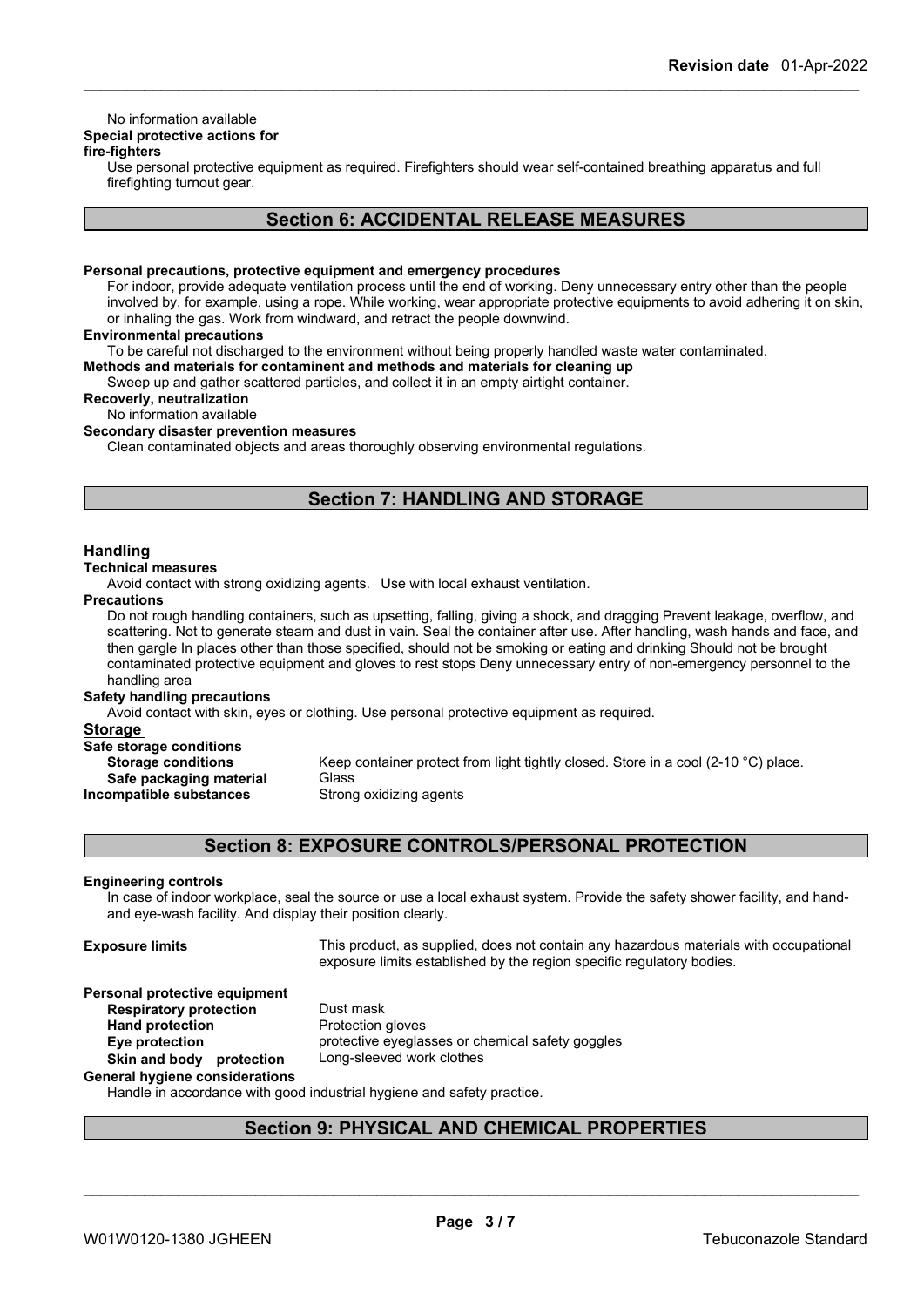| Form                                                   |                                                              |
|--------------------------------------------------------|--------------------------------------------------------------|
| Color                                                  | white                                                        |
| Appearance                                             | crystalline powder - powder                                  |
| Odor                                                   | no data available                                            |
| <b>Melting point/freezing point</b>                    | 100-106 $^{\circ}$ C                                         |
| Boiling point, initial boiling point and boiling range | no data available                                            |
| <b>Flammability</b>                                    | no data available                                            |
| <b>Evaporation rate:</b>                               | no data available                                            |
| Flammability (solid, gas):                             | no data available                                            |
| Upper/lower flammability or                            |                                                              |
| explosive limits                                       |                                                              |
| Upper:                                                 | no data available                                            |
| Lower:                                                 | no data available                                            |
| <b>Flash point</b>                                     | no data available                                            |
| Auto-ignition temperature:                             | no data available                                            |
| Decomposition temperature:                             | no data available                                            |
| рH                                                     | no data available                                            |
| Viscosity (coefficient of viscosity)                   | no data available                                            |
| <b>Dynamic viscosity</b>                               | no data available                                            |
| <b>Solubilities</b>                                    | acetone: soluble water: practically insoluble, or insoluble. |
| n-Octanol/water partition coefficient: (log Pow)       | no data available                                            |
| Vapour pressure                                        | no data available                                            |
| <b>Specific Gravity / Relative density</b>             | no data available                                            |
| <b>Vapour density</b>                                  | no data available                                            |
| <b>Particle characteristics</b>                        | no data available                                            |
|                                                        |                                                              |

## **Section 10: STABILITY AND REACTIVITY**

### **Stability**

**Reactivity** no data available<br> **Chemical stability** May be altered by May be altered by light. **Hazardous reactions** None under normal processing **Conditions to avoid** Extremes of temperature and direct sunlight **Incompatible materials** Strong oxidizing agents **Hazardous decomposition products** Carbon monooxide (CO), Carbon dioxide (CO2), Nitrogen oxides (NOx), Halides

### **Section 11: TOXICOLOGICAL INFORMATION**

### **Acute toxicity**

| <b>Chemical Name</b> | Oral LD50         | <b>Dermal LD50</b>  | <b>Inhalation LC50</b>                    |
|----------------------|-------------------|---------------------|-------------------------------------------|
| Tebuconazole         | Rat<br>3352 mg/kg | > 5000 mg/kg<br>Rat | (Rat)4 h<br>$> 371 \text{ ma/m}^3$        |
|                      |                   | ′ Rat<br>> 5 g/kg   | $> 5093$ ma/m <sup>3</sup><br>$(Rat)$ 4 h |
|                      |                   |                     | $>800$ mg/m $^3$<br>(Rat)4 h              |

| <b>Chemical Name</b> | Acute toxicity -oral-source | Acute toxicity -dermal- source   Acute toxicity -inhalation gas- |                          |
|----------------------|-----------------------------|------------------------------------------------------------------|--------------------------|
|                      | information                 | information                                                      | source information       |
| Tebuconazole         | Based on the NITE GHS       | Based on the NITE GHS                                            | Based on the NITE GHS    |
|                      | classification results.     | classification results.                                          | Iclassification results. |

| <b>Chemical Name</b> | <b>Acute toxicity -inhalation</b> | <b>Acute toxicity -inhalation dust-Acute toxicity -inhalation mist-</b> |                          |
|----------------------|-----------------------------------|-------------------------------------------------------------------------|--------------------------|
|                      | vapor-source information          | source information                                                      | source information       |
| Tebuconazole         | Based on the NITE GHS             | Based on the NITE GHS                                                   | Based on the NITE GHS    |
|                      | Iclassification results.          | Iclassification results.                                                | Iclassification results. |

### **Skin irritation/corrosion**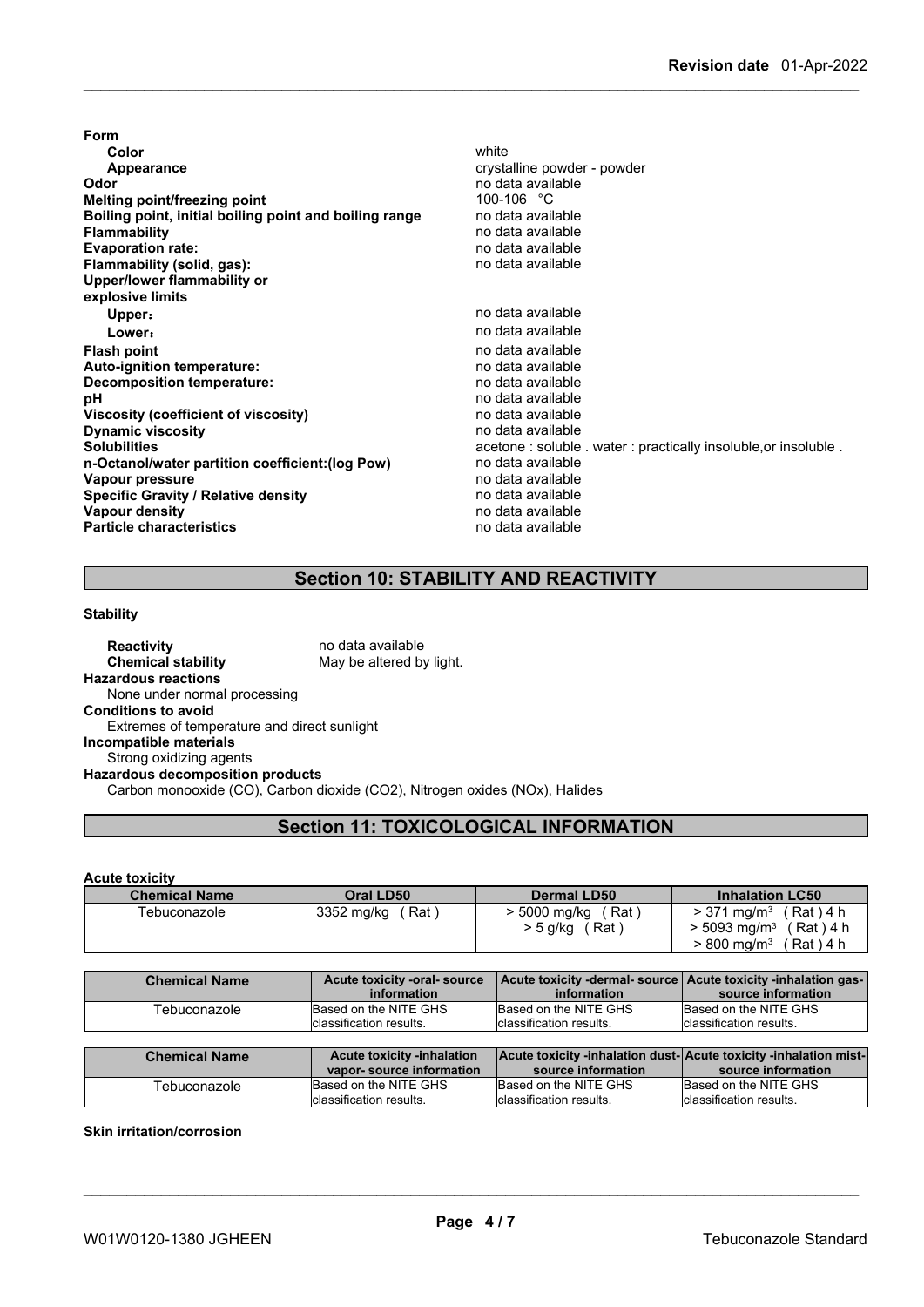| <b>Chemical Name</b>                  | Skin corrosion/irritation source information         |
|---------------------------------------|------------------------------------------------------|
| Tebuconazole                          | Based on the NITE GHS classification results.        |
| Serious eye damage/ irritation        |                                                      |
| <b>Chemical Name</b>                  | Serious eye damage/irritation source information     |
| Tebuconazole                          | Based on the NITE GHS classification results.        |
| Respiratory or skin sensitization     |                                                      |
| <b>Chemical Name</b>                  | Respiratory or Skin sensitization source information |
| Tebuconazole                          | Based on the NITE GHS classification results.        |
| <b>Reproductive cell mutagenicity</b> |                                                      |
| <b>Chemical Name</b>                  | germ cell mutagencity source information             |
| Tebuconazole                          | Based on the NITE GHS classification results.        |
| Carcinogenicity                       |                                                      |
| <b>Chemical Name</b>                  | <b>Carcinogenicity source information</b>            |
| Tebuconazole                          | Based on the NITE GHS classification results.        |

#### **Reproductive toxicity**

| <b>Chemical Name</b>          | Reproductive toxicity source information      |
|-------------------------------|-----------------------------------------------|
| Tebuconazole                  | Based on the NITE GHS classification results. |
| <b>STOT-single exposure</b>   |                                               |
| <b>Chemical Name</b>          | STOT -single exposure- source information     |
| Tebuconazole                  | Based on the NITE GHS classification results. |
| <b>STOT-repeated exposure</b> |                                               |
| <b>Chemical Name</b>          | STOT -repeated exposure- source information   |
| Tebuconazole                  | Based on the NITE GHS classification results. |
| <b>Aspiration hazard</b>      |                                               |
| <b>Chemical Name</b>          | <b>Aspiration Hazard source information</b>   |
| Tebuconazole                  | Based on the NITE GHS classification results. |
|                               |                                               |

### **Section 12: ECOLOGICAL INFORMATION**

**Ecotoxicity** No information available

**Other data**

| <b>Chemical Name</b> | Short-term (acute) hazardous to the<br>aquatic environment source<br>information | Long-term (chronic) hazardous to the<br>aquatic environment source<br>information |
|----------------------|----------------------------------------------------------------------------------|-----------------------------------------------------------------------------------|
| Tebuconazole         | Based on the NITE GHS classification<br>lresults.                                | Based on the NITE GHS classification<br>results.                                  |

| Persistence and degradability    | No information available |
|----------------------------------|--------------------------|
| <b>Bioaccumulative potential</b> | No information available |
| Mobility in soil                 | No information available |
| Hazard to the ozone layer        | No information available |

### **Section 13: DISPOSAL CONSIDERATIONS**

### **Waste from residues**

Disposal should be in accordance with applicable regional, national and local laws and regulations.

### **Contaminated container and contaminated packaging**

Disposal should be in accordance with applicable regional, national and local laws and regulations.

### **Section 14: TRANSPORT INFORMATION**

**ADR/RID**<br> **UN number** UN2811 **UN** number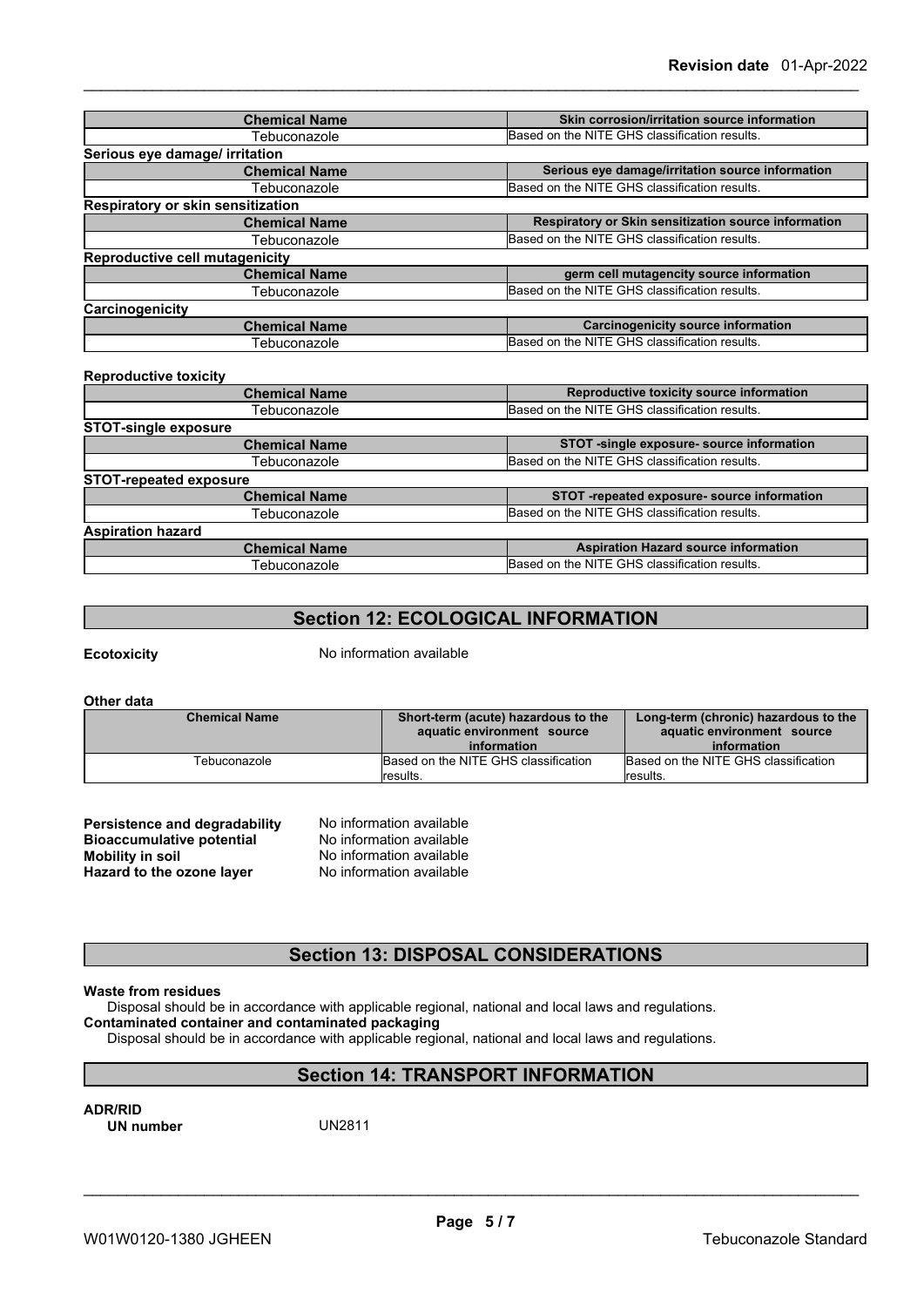| Proper shipping name:                                   | Toxic solid, organic, n.o.s. (Tebuconazole)                                      |
|---------------------------------------------------------|----------------------------------------------------------------------------------|
| <b>UN classfication</b>                                 | 6.1                                                                              |
| <b>Subsidiary hazard class</b>                          |                                                                                  |
| Packing group                                           | Ш                                                                                |
| <b>Marine pollutant</b>                                 | Yes                                                                              |
| <b>IMDG</b>                                             |                                                                                  |
| <b>UN number</b>                                        | UN2811                                                                           |
| Proper shipping name:                                   | Toxic solid, organic, n.o.s. (Tebuconazole)                                      |
| <b>UN classfication</b>                                 | 6.1                                                                              |
| <b>Subsidiary hazard class</b>                          |                                                                                  |
| <b>Packing group</b>                                    | Ш                                                                                |
| <b>Marine pollutant (Sea)</b>                           | Yes                                                                              |
| Transport in bulk according to No information available |                                                                                  |
| Annex II of MARPOL 73/78 and                            |                                                                                  |
| the IBC Code                                            |                                                                                  |
| <b>IATA</b>                                             |                                                                                  |
| UN number                                               | <b>UN2811</b>                                                                    |
| Proper shipping name:                                   | Toxic solid, organic, n.o.s. (Tebuconazole)                                      |
| <b>UN classfication</b>                                 | 6.1                                                                              |
| <b>Subsidiary hazard class</b>                          |                                                                                  |
| Packing group                                           | Ш                                                                                |
| <b>Environmentally Hazardous</b>                        | Yes                                                                              |
| <b>Substance</b>                                        |                                                                                  |
|                                                         |                                                                                  |
|                                                         |                                                                                  |
|                                                         | <b>Section 15: REGULATORY INFORMATION</b>                                        |
|                                                         |                                                                                  |
| <b>International Inventories</b>                        |                                                                                  |
| <b>EINECS/ELINCS</b>                                    |                                                                                  |
| <b>TSCA</b>                                             |                                                                                  |
|                                                         |                                                                                  |
| Japanese regulations<br><b>Fire Service Act</b>         | Not applicable                                                                   |
| <b>Poisonous and Deleterious</b>                        |                                                                                  |
| <b>Substances Control Law</b>                           | Not applicable                                                                   |
|                                                         |                                                                                  |
| Industrial Safety and Health Act Not applicable         | Toxic Substances - Poison (Ordinance Art.3, Ministry of Transportation Ordinance |
| <b>Regulations for the carriage</b>                     | Regarding Transport by Ship and Storage, Attached Table 1)                       |
| and storage of dangerous                                |                                                                                  |
| goods in ship                                           |                                                                                  |
| <b>Civil Aeronautics Law</b>                            | Toxic and Infectious Substances (Ordinance Art.194, MITL Nortification for Air   |
|                                                         | Transportation of Explosives etc., Attached Table 1)                             |
| <b>Pollutant Release and Transfer Class 1</b>           |                                                                                  |

Table 1) **MITL Nortification for Air** Transportation of Explosives etc., Attached Table 1) **Pollutant Release and Transfer Register Law (~2023.3.31)** Class 1 **Class 1 - No.** 117 **Pollutant Release and Transfer Register Law (2023/4/1~)** Class 1 **Class 1 - No.**<br> **Ade Control Order** Not applicable **Export Trade Control Order** Not applicable<br> **Air Pollution Control Law** Hazardous Air Pollutants **Air Pollution Control Law** 

| <b>Chemical Name</b> | Poisonous and Deleterious | Industrial Safety and Health Act   Pollutant Release and Transfer |                |  |
|----------------------|---------------------------|-------------------------------------------------------------------|----------------|--|
|                      | Substances Control Law    | Substances                                                        | Register Law   |  |
|                      |                           | (Law Art.57-2)                                                    | $(-2023.3.31)$ |  |
|                      |                           | $(-2024.3.31)$                                                    |                |  |
| Tebuconazole         |                           |                                                                   | Applicable     |  |
| 107534-96-3 (98.0)   |                           |                                                                   |                |  |

### **Section 16: OTHER INFORMATION**

\_\_\_\_\_\_\_\_\_\_\_\_\_\_\_\_\_\_\_\_\_\_\_\_\_\_\_\_\_\_\_\_\_\_\_\_\_\_\_\_\_\_\_\_\_\_\_\_\_\_\_\_\_\_\_\_\_\_\_\_\_\_\_\_\_\_\_\_\_\_\_\_\_\_\_\_\_\_\_\_\_\_\_\_\_\_\_\_\_\_